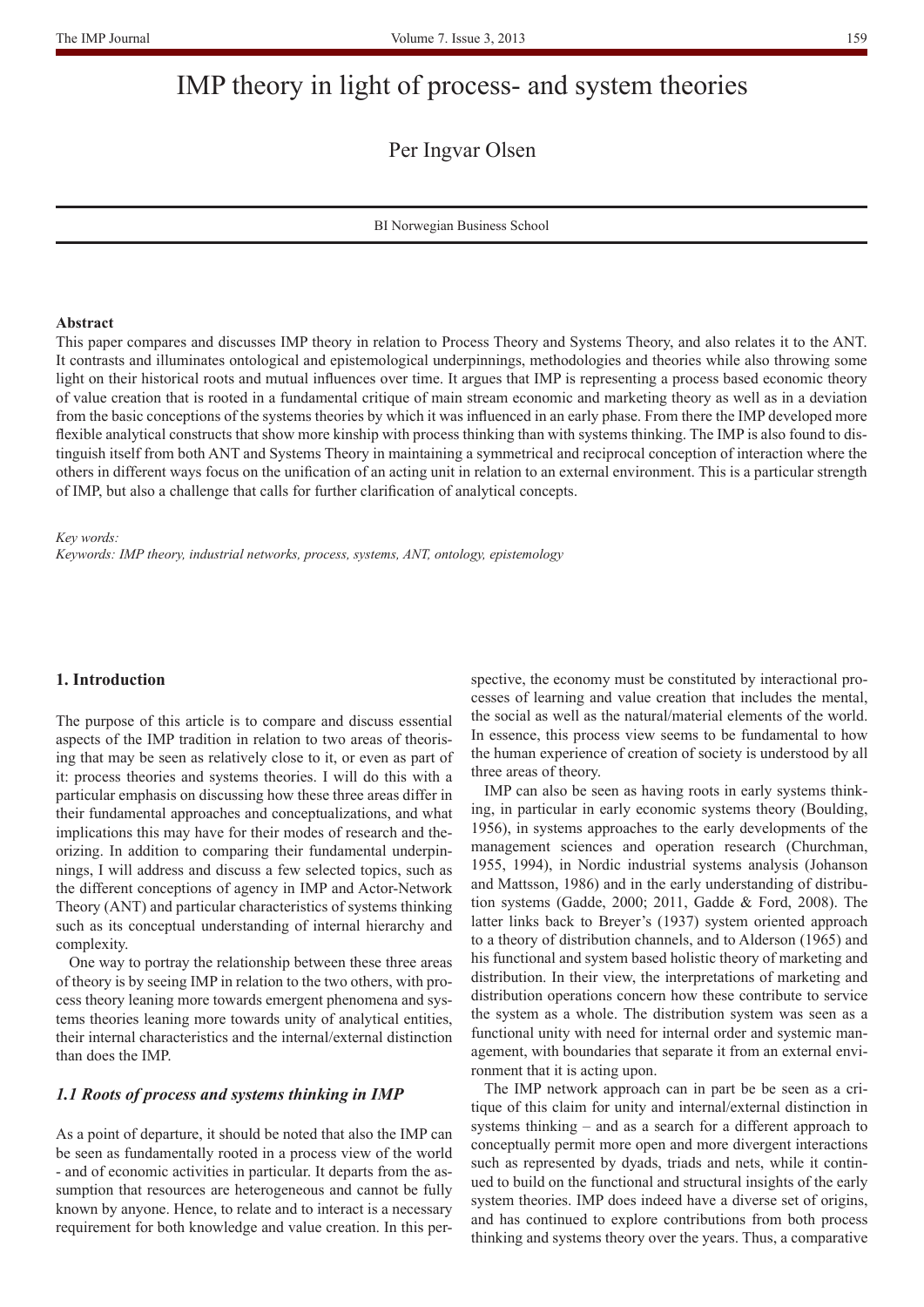The IMP approach is leaning towards what we may denote as "material economic analysis" focusing on the actual, observable economic activities, as opposed, for instance, to focusing on the importance of particular meaning or intent on the side of the participating actors, dyads or networks. As such, the IMP is an empirical, materially oriented real-economy domain of research and theorising. As a consequence, the networks that typically make up the subjects of the IMP narratives are those that are related through their actual economic value creating and -distributing interactions, not through their sharing of ideas about what they want to achieve and how they may be going to get there - which would typically be the subjects in, for instance, a business venturing narrative. In IMP conceptions and analytical constructs, those that are related, interacted and interdependent are not ex ante identified as representatives of similar or co-ordinated intentions. Relationships, interactions and interdependencies are generalized beyond specific meaning and are – in this sense - primarily social-materially represented. As a consequence, struggles over intents and objectives are just as easily found and analysed within dyadic or network relationships as in between rival dyads or networks. In this sense, IMP sees ideas as heterogeneous "entities"– just like resources. And, just like resources, they must interact with others if they are to generate impact and value.

# *1.2 Representation of "meaning" in IMP analysis*

However, the role of "the mental" keeps challenging IMP researchers. For instance, the introduction of mental "network pictures" by some may be seen as an attempt to incorporate the roles of particularly influential ideas or "idea-nets" into IMP analysis, by arguing that such phenomena have a formatting impact on how certain networked economies emerge and change (Henneberg, Mouzas and Naude, 2006). One question then is whether this, for instance, should be seen as the introduction of "ideas" as a fourth category in the ARA-model, in addition to resources, activities and actors. Does it add anything to introduce a mental dimension to the entire approach of the general IMP theory? Or could the idea of a mental "network picture" imply some kind of unified, intentional IMP networked agency?

The first approach has been discussed, for example, by Håkansson and Waluszewski (2002), who see interacted network structures as associated with idea structures that are more or less divergent and typically more extended than the activated structures. These idea structures can be seen as representing "interacted heterogeneous ideas" that in abstract terms are analytically quite similar to "interacted heterogeneous resources" and hence in congruence with fundamental IMP conceptions. The second approach, however, points in a different direction, by introducing a sort of "one-sided intentionality" on the side of a networked collective, which does not have an immediate relational counterpart, but rather opposes some "separate opponent" seen as a different interrelated network representing a different "network picture": an external competitor. And both of them are seen as intentional actors in an environment that appears as a competitive battleground where intentional actions are focused on rather than interactional reactions. Hence, the introduction of homogeneous intentionality on the side of a network implies a deviation from the fundamental approach of the IMP theory and turns it over to a more traditional emergent, organizational

and market oriented mode of thinking. As such, these efforts are quite illustrative of what IMP is and what it apparently is not.

#### *1.3 Outline and ambition of article*

I would like to start this exploration into the three areas of theorising by briefly introducing and discussing a few basic conceptions from within early 20th century process philosophy<sup>1</sup> – in relation to the noted IMP fundamentals. Process philosophy is also where Actor Network Theory has obtained a substantial share of its inspiration (Harman, 2009; Latour, 1993), and hopefully this introduction of some common roots will contribute to a clarification of important similarities as well as differences.

General Systems Theory appears to have had its major roots in thinking related to biological systems rather than business systems (von Bertalanffy, 1945, 1950,1951,1968; Huchington, 2011; Maturana and Varela, 1980; Quastler, 1953). However, it also emerged in relation to industrial thinking and the early management sciences, not at least through the systems philosopher and early initiator of operations research, West Churchman (1955, 1994), and the American economist Kenneth Boulding (1956). General Systems Theory has also been included in sociology, not least by Luhmann (1984), and has made substantial advances into the area of information and communication science and technology (Simon, 1965).

The ambition of this paper is primarily to contribute to the understanding of analytical differences at a fairly abstract level of discussion, and to discuss and exemplify how these differences may be productively used in empirically based studies. This will typically imply some degree of simplification in terms of fully representing the true breath and internal complexities of the three domains of theories addressed. Hence, obviously, more rigorous work should be done to explore the actual richness of what in this case is sacrificed for the purpose of simplicity.

#### **2. Methodological considerations**

The industrial network-, process- and systems theories that I will present and discuss represent three different modes of thinking about relatedness, interaction and interdependencies. To address this broad topic will require positioning in relation to some general philosophy of knowledge. In addition to this, I have also used this opportunity to develop and present a simple, general model of scientific theorizing, in order to provide a schema for a structured discussion of topics that are complex and that move between perspectives, theories and analytical conceptions at multiple levels of analysis.

#### *2.1 A relational philosophy of knowledge*

To take the knowledge philosophy first, I position this discussion within a fundamentally relational, realist perspective on knowledge, which presupposes that we can only have knowledge of phenomena that we somehow relate to. Everything else is beyond what we – as human beings – may know of (Whitehead, 1978; Bergson, 1975, 1983; Felt, 2002). This view is fully consistent with the IMP perspective on knowledge, which argues that the world is made of heterogeneous entities that are "unknowable" in the total sense (Håkansson et al, 2009). To relate and to interact is a fundamental requirement, a necessity in order for us to have knowledge of these heterogeneous resources, and 1. For a discussion of process philosophy, see Olsen 2011, Rescher 1996, Leclerc 1990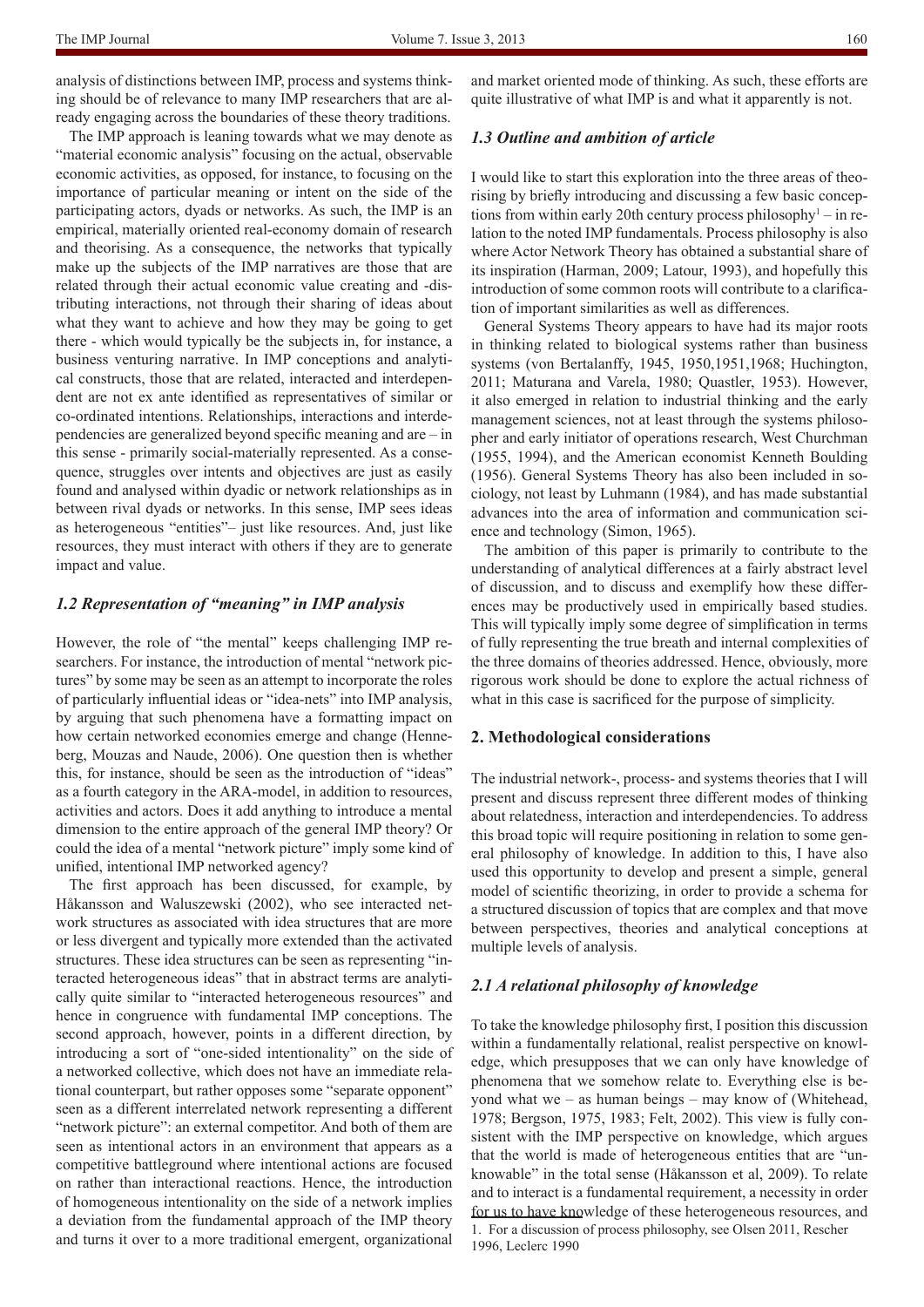for us to exploit them for economic objectives.

Secondly, I assume that perspectivism is fundamental to any knowledge we may have about the empirical universe (Felt, 2002). We may only make sense of the empirical if the brain is capable of ordering some conceptual framing by which to obtain focus and interpret meaning from the streams of complex sensing of whatever is empirical. Any given conceptual framing represents a disciplining of the mind to comprehend a perspective that is thereby fundamentally limited.

Finally, I maintain that every perspective is also constrained by some horizon beyond which we are no longer able to observe. We may move the horizon by introducing technologies to see further, but we cannot fully remove it. Hence, this discussion is rooted in a relational and perspective-horizontalist philosophy of knowledge that I believe is common to both psychologists and phenomenologists alike (Dreyfus and Dreyfus, 1986, 1988).

 Perspectivism implies that, in order to maintain the intellectual freedom to evaluate what we know from within a particular perspective, we need to revert to a different point of observation from where to apply a different perspective from which to "see things differently". That is, we may use opportunities for triangulation of perspectives to escape from "logical conceptual traps".

# *2.2 The structure of scientific investigation and theorising*

Based on this general epistemological positioning, I maintain that the different areas of theorising we typically associate with paradigms fundamentally separate at the level of mental, conceptual framing, not at the level of empirically based theories. A new paradigm results from the successful creation of a different perspective, with a new conceptual framing that turns out to be gradually acknowledged as knowledge-productive. It does not seem to result from rejection caused by falsification of theory concerning the empirical as advocated by Popper. Paradigmatic shifts may result from declining returns to old paradigms and increasing or higher returns to new. Only theory seems to change as a result of new empirical evidence, not paradigms. The well-known Lakatosian version of this argument is that the conceptual core of a paradigm is based on some tautological, irrefutable logical construct that is protected by "a belt" of supporting assumptions so that the core is well protected (Lakatos, 1977). It follows from this that what we call "scientific theories" result from the interactions of analytical core constructs with empirical observations, interpretations, measuring etc. to form disciplined explanations about the empirical in the perspective essentially ensured by the given conceptual core. Theory (propositions about the true nature of something) depends on empirical content, where the more general theories cover a broader set of empirical phenomena than medium range theories or theoretical propositions.

This internal structure of scientific theorising causes the problem that the process philosopher Alfred N. Whitehead denoted as "the fallacy of misplaced concreteness". It results from the possibility that the thinker may confuse a simplistic deduction from a purely mentally generated analytical construct in order to claim an explanation about something of empirical matter, rather than from actually investigating into the empirical matter – which Whitehead argues is a necessary requirement for obtaining actual knowledge about it (Whitehead, 1978 (1929)). Hence, the knowledge claim with respect to the concrete empirical object is misplaced. To Whitehead, this was central to his cri-

| Level 1 | Theory of knowledge<br>(epistemology)                   | Deduction | Induction |
|---------|---------------------------------------------------------|-----------|-----------|
|         |                                                         |           |           |
| Level 2 | Fundamental analytical                                  |           |           |
|         | (ontological) constructs                                |           |           |
| Level 3 | Basic research methodology                              |           |           |
| Level 4 | General theory about the<br>empirical                   |           |           |
| Level 5 | Medium range theories about<br>the empirical            |           |           |
| Level 6 | Creative analytical propositions<br>about the empirical |           |           |
| Level 7 | Empirical reality observed                              |           |           |

#### *Figure 1: Model of scientific theorising*

tique of historical rationalism within philosophy of knowledge at the time - in the late 1920s (Olsen, 2011). Nowadays, this is referred to as the tendency to mix up the context of justification of analytical constructs with the context of empirical investigation (Bromley, 1990). An example of this would be to claim that "all humans are maximizing their individual utility function" is a true statement about the empirical if the proof of this claim is that this must be so because behaving differently would indicate that the individual has a different preference function, which, when properly accounted for, will perfectly explain his or her choices in life. This conclusion is simply derived from the conceptual, logical combination of individual preferences, individual utility and individual choice to explain any individual decision whatsoever.

Theory about the matters of the world – as opposed to mental analytical constructs and speculative metaphysics - must accordingly be based on empirical investigations into something that exists in time and space. This implies that theories about something empirical typically call for more than one paradigm/ perspective-horizon due to the influences of the empirical on the thinker. Hence, induction from grounded empirical studies calls for a plurality of perspectives and theories, whereas deduction typically ensures in-depth and more focused modes of investigation and theory development. Induction is, accordingly, a divergent process, whereas deduction is typically a lot more convergent. As a result, we may easily think of science disciplines as containing more than one paradigm.

To somehow visualise these processes of scientific knowledge production, I have outlined the following simple model of the hierarchy of scientific theorising in normal sciences. The model will – hopefully – also serve as a useful point of reference in the following discussion of the three different domains of theory.

The model places "general theory" at level 4 in between two different kinds of processes: the mental creative processes of mind at level 1 and 2 that generate propositional analytical framings (fundamental ontological assumptions), and the processes of the real world at level 7 that represent the empirical realities to be studied (Leclerc, 1990; Olsen, 2011). General theories result from the iterative interactions between deductive reasoning (top down) and inductive observations, interpretations and propositions about the empirical (bottom up). The combining is required for empirical data to be identified, selected and processed in a meaningful way.

It furthermore illustrates the existence of various levels of knowledge generating work at which there may be inductive-deductive loops and logical implications. Note that deduction typi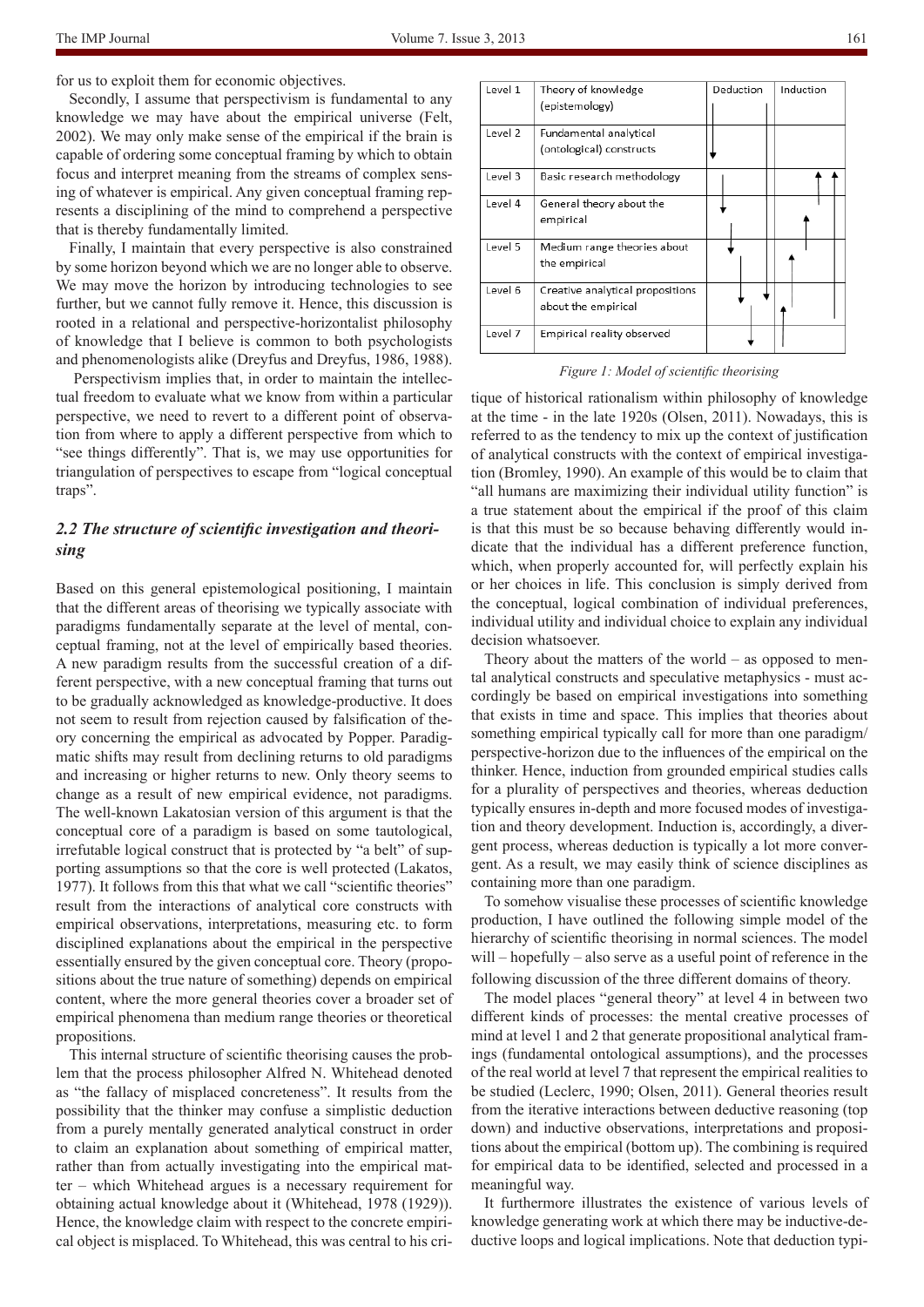cally connects from level 2 to level 7, whereas induction from the empirical – within a given paradigm – typically runs from level 7 to level 3 only, due to the said protection of the analytical core of the paradigm.

The three domains of theory, which I will now present in brief, discuss and compare, fundamentally differ at level 2 in the above model, whereas they of course may all be applied to study the same empirical phenomena at level 7. The result of the combining will be different. One important implication of the discussion above is that triangulating from points of observation within different theoretical domains of this kind may offer sound opportunity to avoid "the fallacy of misplaced concreteness". To be able to move freely between different perspectives is also a way that researchers may avoid the particular limitations represented by the perspective-horizon constraints of any given theory.

#### **3. The IMP theory**

The fundamental ontological position defining the IMP as an area of theory is the assumption that resources are heterogeneous and only partially knowable, and as a consequence, that relations and interactions are fundamental constituents of the economy. In the most simplistic representation this concerns a dyadic relationship between two (business) entities. From there, the analytical constructs have extended in multiple dimensions to represent complex and dynamic network models.

The tradition emerged as a primarily European research tradition in the early 1980s, not at least in opposition to the completely dominant competitive market based view of marketing and purchasing at the time. It has come to represent the possibly most influential European contribution to the otherwise US dominated area of economic marketing theory. Major contributions to the tradition include the three seminal books by Håkansson 1982, Håkansson and Snehota 1995 and Håkansson et al 2009. These may be said to represent a broad representation of a dominant strand in the emergence of the tradition through nearly three decades. Other important early contributions have been presented in Axelsson & Easton 1992, by Ford (1980, 1990) and by Johanson & Mattsson (1985, 1986). Over these years - and as many scholars have expanded the range of issues addressed, such as to innovation and supply chain management -- the tradition has become quite diverse, as for instance illustrated by the efforts to incorporate "mental pictures" as another basic category into IMP analytical modelling (Henneberg, Mouzas & Naude, 2006).

#### *3.1 A brief extract of core IMP concepts*

In the following I will omit most of these diversities by staying close to what I see as the essentials of the analytical and theoretical contributions of the domain. One way to do so is to obtain a brief extract from IMP theory essentially pulled from a recent and rather dense presentation of the essence of IMP Group theorising by Ford et al. (2011: 82-103). Their presentation argues that to IMP the idea has been central that substantive and lasting interactions between individual (organised) economic agents is a core characteristic of business and economic landscapes. IMP research describes and explains how such interactions provide the means of economic, industrial and marketing coordination across firms. Interaction is the major means by which companies systematically combine their resources, activities and actors with each other in order to harvest collective gains from such combining. These collective gains are the values created in the

economy. It is a ubiquitous process as well as a working structure for the network (ibid: 83).

This ontological idea of "business interaction of heterogeneous resources, activities and actors" accordingly constitutes IMP as a research program (Figure 1: level 2) (ibid: 85-86). Based on this, the analytical apparatus is expanded to networks by connecting more economic actors to the original dyadic model – which then analytically defines "an industrial network" (ibid: 87). These models provide a basis for analysing both structural and dynamic outcomes and issues. It is clear that there is a process view within IMP associated with "network interaction", seen for instance as network changing, problem solving or interface adjusting activities aimed, for example, at creating more effective interfaces across organisational or other kinds of borders. Hence, the IMP is based on a process view as well as structural analysis of the empirical, with the analytical modelling approach focusing primarily on the structural side - to structure analysis of dynamic phenomena.

The content of the interactions as well as the substances that are being connected are seen as multidimensional and multiple in kind. To deal with these, the IMP has developed a number of analytical categories and models, of which the ARA model (activities-resources-actors) is particularly important for the entire bulk of methodological constructs (Figure 1: level 3). It quite simply suggests that a given business relationship may be seen as separated into different "layers", such as "actor layer, activity layer and resource layer", corresponding to the typology included in the ARA model (ibid: 88-89).

Given this approach, the process dimension is in part addressed through a concept of "friction", which is only partly similar to how friction is understood in mechanical physics. In IMP it is seen more prominently as a "ubiquitous force within network relationships" that results from the impacts of different intentions and interests on each side of a relationship. "Friction" is a succession of mutual reactions – or mutually influencing forces across relationships. Hence, the dynamic – or "creational" perspective in IMP is not focussed on growth or expansion of business entities but on the dynamics that are being created through reciprocal interactions. It also works on human minds – as something that causes more intensified interaction processes to innovate, to adjust interfaces or otherwise to alter business relations or aspects thereof.

The IMP concept of friction is rather an attempt at expanding from a structural theory to a theory that also incorporates what we may call "creative processes" or "creations" in direct association with the IMP core (business relationship/interdependence). Rather than establishing a theory that is explicitly based on a separate or genuine idea about "creative processes of becoming of new entities", the IMP maintains a disciplined connecting of what is creative to the structural core of its domain. It accordingly argues that there is no such thing as a new network, only deviations from already (historically) existing networks caused by sufficiently strong friction forces (ibid :88). There is no need for a theory of how business networks emerge in the first place, because there can be no such processes. By deductive inference, no business can emerge from something not networked, an argument which of course may not result from an empirically grounded theory, but also from a reasonable, as well as logical, justification of the particular analytical construct applied to the context.

The IMP has also moved to explicitly incorporate the dimensions of both time and space, where time of course represents an elaboration into the dynamics of interactions and network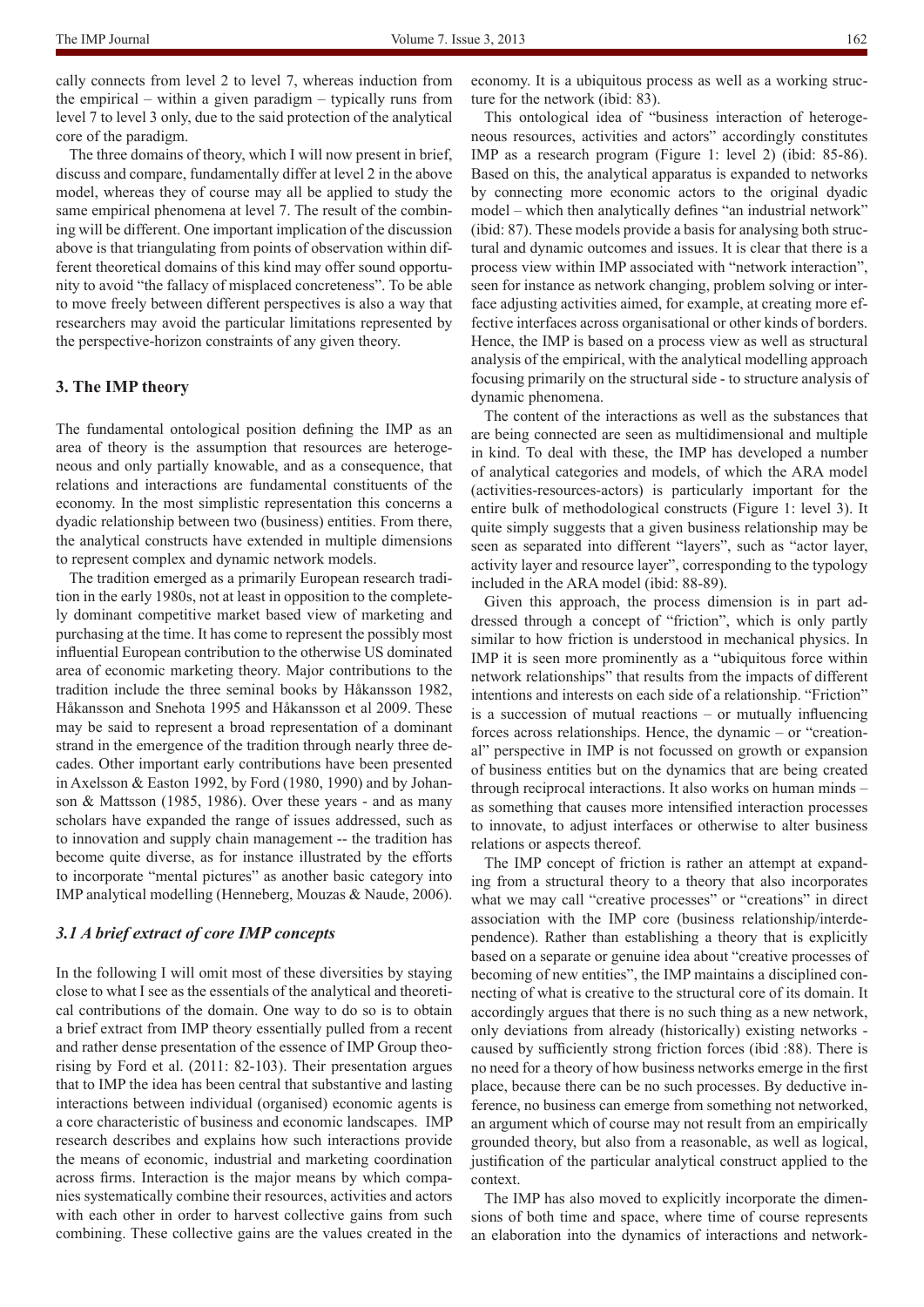ing over time, whereas space rather relates to what characterises the outcomes of the dynamics observed across different business landscapes. When explaining the particular dynamics and outcomes of interactions across resource and activity layers and across time and space dimensions - based on a substantial number of detailed research projects - the IMP seems to approach what we may denote as a "general theory of business interaction" (ibid:94) (Figure 1: level 4). In this theory a variety of theoretical propositions are put into a theory that explains how business networks over time develop to form particular characteristics, such as increased path dependency of resource constellations, more co-evolution across actor webs and more specialisations across activity sets over time.

 Furthermore, it also aims at explaining the observed increased heterogeneity of resource constellations, the observed expansion of interactions across actors and the observed higher degrees of interdependency across activities in the spatial dimension. This "General IMP Theory" is essentially contained within the domain of industry, logistics, marketing and purchasing research, but also incorporates elements of technology development and innovation theory, as a number of the empirical research projects either focus on or touch upon such issues.

#### *3.2 The concept of value creation in IMP*

There are also some attempts made at pulling into more explicit economic theorising. These are efforts aimed at developing a theory rooted in "interaction" and "interdependency" as the core logic of value creation. The value of an entity is argued to depend on what it is being connected to  $-$  a basic understanding rather similar to the "value creation as re-combination of resources" argument in Schumpeterian innovation/creative destruction theory (Schumpeter, 1939). Furthermore, the economic value will depend on how this interconnecting is performed within the interrelated networks of activities, resources and actors.

The IMP in this way provides the important understanding that to any business entity, relations, interactions and some degree of interdependency represent necessary links to others who thereby "decide" on the value of the given business activities. The underlying logic of this is quite similar to the understanding in semiotic thinking that the meaning (and value) of, for instance a symbol, fundamentally depends on how the symbol is related to other symbols such as when a word is changed by taking away a letter, when letters in a word are ordered differently, or when the positions of words in a sentence are changed, or when another word is brought into the sentence. A structural change immediately results in a change in the meaning of the word or the sentence. Hence, in relation to "the meaning of value", the IMP applies an analytical approach in which specific network structure and specific (interpretations of) value are simultaneously defined. A change in network structure corresponds to an immediate change in economic value, and vice versa.

Below the general IMP theory (Figure 1: level 4), there is a successive emergence of additional or adjusted medium range IMP theories – typically addressing particular settings, such as the relationship between the development, the manufacturing and the marketing context of a certain innovation project and -process, the variety of networked structures across or within various industries and markets, the particularities of technology development networks, etc., that represent contributions at level 5. Most of these are based on detailed, almost anthropological case studies that contain streams of analytical propositions suggested by the researchers as creative reflections of their observations, typically interpreted within the perspective-horizon of the general IMP theory (Figure 1: level 6). These propositions are the building blocks for the continuous expansion of the IMP theory to deal more adequately with the economic phenomena it addresses.

## *3.3 The relationship between networks and their "meaning"*

I find that - in relation to the IMP conceptual framing of relationship, interaction and interdependency and networks thereof as outlined above -- the role of particular representations of meaning, purpose and intent among business actors represents an important analytical challenge to the IMP. This seems to follow as a consequence of the emphasis on processes of reciprocal reactions in relationships and interactions rather than on unity of interacted entities. It represents the difference between traditional economic and marketing approaches based on the idea of intentional business unities and IMP's reciprocal reaction based approach.

As a consequence, the IMP becomes somewhat "neutral" or "distant" to issues associated with intentionality by downplaying the roles of subjective agency, of target oriented mobilization processes, of power strategies and dominance with respect to relational and network control. Potentially important dimensions of rivalry and competition appear to be difficult or at least complex to address. Because the specific meaning of a relationship between two or more parties is not seen as unified or co-ordinated, it is also somewhat complex to make sense of how exactly a change in a relationship crosses over the borders into the entities at the two sides of a relationship to change what they are. It is thereby – conceptually - hard to grasp how the two parties actually move or change in relation to each other.

In this perspective, the IMP approach to conceptualizing "value creation" is interesting, as in this case the meaning category "value" is co-defined with its associated network structure, by which we may directly analyse how a change in network structure has value effects on the calculations and accounts within the participating entities (businesses). Value calculations within each of the participating units thereby represent agency forces with substantial effects on network coordination and interaction. We may also note that in this case economic value is seen as directly represented by the given network, while at the same time we may also have different views of the actual value represented within the network. The specific economic value for each participant as well as the overall assessments of the united value of the network may still be contested. In a similar way, we may argue that any given social-material network structure represents a particular idea (or meaning) structure that is partly representing unity, partly contested representations.

However, it may also be that these issues have been addressed elsewhere and that pulling from other research domains may at least offer comparative benchmarks for a discussion of how the notion of "specific meaning" may relate to "specific network" in terms of how we understand relationships and interaction as well as the dynamics between inter-relational and inter-organizational change in an overall network based theory such as the IMP.

Through the processes of IMP research and theorising, there are typically a number of such empirical observations that are well described but may be quite difficult to conceptualize. This calls for explorative approaches (such as "the roles of mental pictures") for expanding from the paradigm's dominant core (such as adding a mental dimension) or for further efforts to de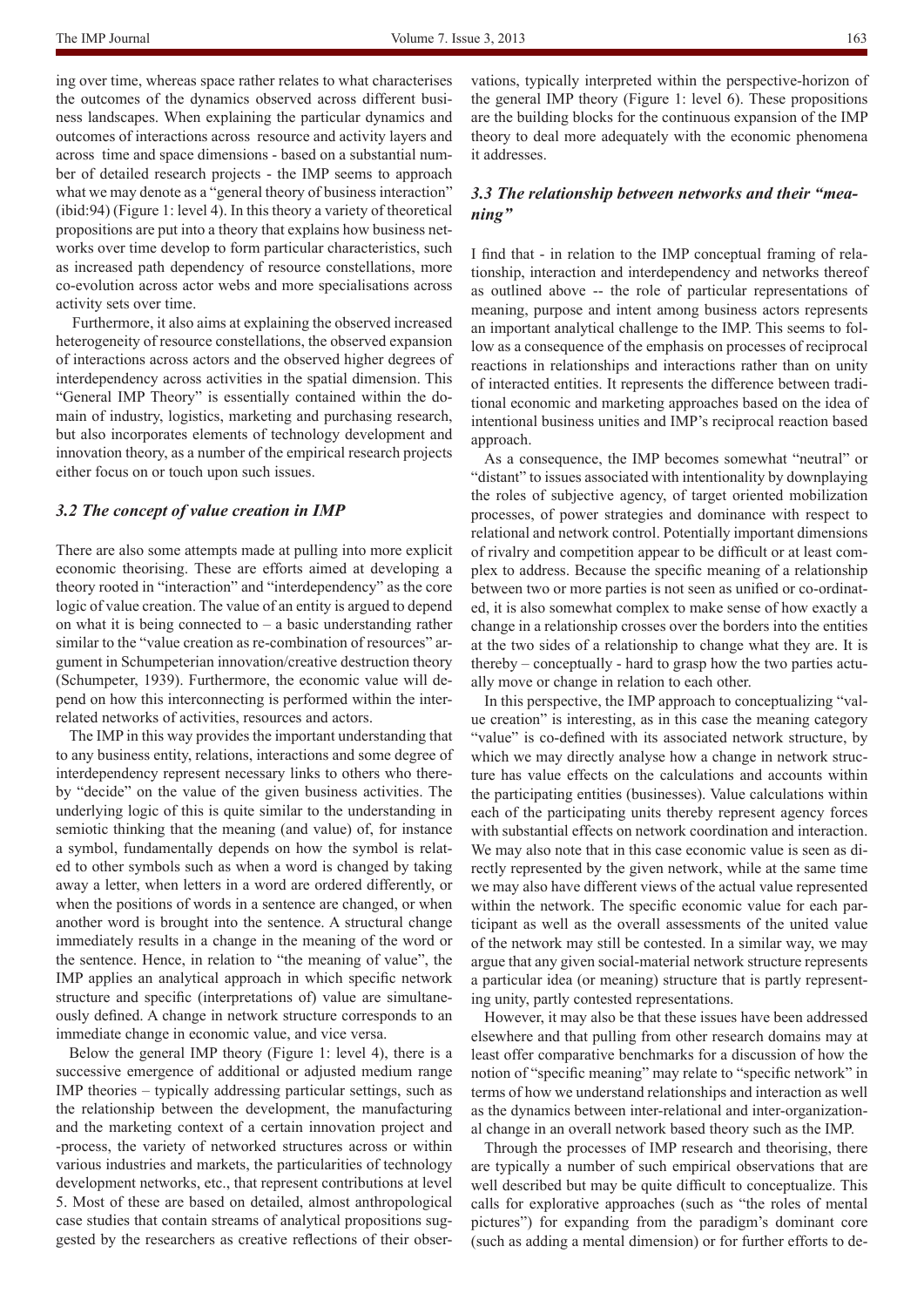velop additional analytical constructs that are genuinely based on the IMP heterogeneous resources and relational interdependency approach. A number of IMP descriptive and discussant texts address these kinds of issues – leading to various efforts to create additional analytical constructs (Medlin, 2002; Leek et al., 2003; Dubois and Araujo, 2004; Waluszewski, 2004; Håkansson and Waluszewski, 2007; Håkansson et al., 2009; Axelsson, 2011, Gadde, 2011; Hulthén & Mattsson, 2011). Others suggest combining IMP theorising with analytical approaches that are more specifically oriented towards analysis of emergent processes – such as Actor-Network Theory (ANT) (Araujo, 1998; Mattsson, 2003; Hoholm, 2011).

## **4. Process philosophy - and the ANT approach**

In the following I will briefly present some aspects of process philosophy before moving to a discussion of how the ANT version of process thinking has addressed and conceptualized issues related to this discussion of relationships, interactions and interdependencies.

Philosophical debate took a rather dramatic turn as a result of Darwin's evolutionary theory, which at the time fundamentally challenged the prevalent understanding of world creation with respect to God. For instance, the new process philosophical, evolutionary perspective stimulated a new interpretation of the role of human creativity and knowledge in relation to all aspects of human society and nature. The biological idea of evolutionary process and progress translated into a process theory of societal progress. This occurred in the last decades of the 19<sup>th</sup> and the first part of the  $20<sup>th</sup>$  century, a time when science, new technologies, mass-product industrialisation and speedy communication really impressed the world. At the level of metaphysical philosophy, philosophers like Charles Sanders Pierce (1839-1914), William James (1842-1910), Henry Bergson (1859-1941), Alfred N. Whitehead (1861-1947) and William H. Sheldon (1875-1952) came up with a variety of analytical approaches to formulate an overall interpretation of this new world. Pierce and Bergson based their approaches on constructs derived primarily from biology, Whitehead and Sheldon from different areas of physics (quantum theory and electromagnetism respectively), whereas James based his approach on core conceptions from within the new area of psychology (Rescher, 1996).

Process philosophy also had a substantial impact on epistemology. In particular the British philosopher Alfred N. Whitehead came to represent a radical rejection of traditional philosophy of knowledge by formulating, in strict scientific terms, the modern interpretation of science as we now generally perceive it: as propositional theories about the world – not necessarily as true statements rooted in some kind of direct intuition between the thoughtful mind and the empirical world as represented, for instance, by mathematics. Thus, he diverged from the idea of science as based on "true and certain mathematical laws of nature", such as within the historical philosophies that came to dominate in the  $17<sup>th</sup>$ ,  $18<sup>th</sup>$  and  $19<sup>th</sup>$  centuries (Leclerc, 1990; Olsen, 2011).

Whitehead's new philosophy of creation is rooted in the understanding that creation results from "processes of interaction". To put it simply, there are purely mental processes of mind and there are actual processes in nature and society, which he denoted as "physical processes" (physical prehension in Whitehead's wording). These physical processes act upon others. Hence, not only humans (souls) were seen as having the capacity to act (to impact, to influence) as opposed to "matter", which by historical rationalism and empiricism was seen only as a "passive receiver". Also the material, the social and any combinations thereof,

were now seen as "acting" (impacting/influencing). Creation according to Whitehead – results from the internal interactions of such mental processes of mind with the physical processes of the world. Hence, man is part of creation through "influencing and being influenced by the social-material world he interacts with" (Leclerc, 1990; Dibben, 2008; Olsen, 2011). This conceptual understanding of creation processes represents the analytical core of Whiteheadian process thinking (level 1 in the model above), which, for instance, is carried over to ANT (Latour, 1996) and which is also similar to the fundamentals of IMP thinking.

One of the criticisms of Whitehead's process philosophy regards his theory of time, which is said to exclude a conception of the human experience of continuity, and thereby of entities that we clearly perceive as unified (Felt, 1985). Continuity in theories of time has generally been associated with reflexivity: the human capacity to mentally integrate elements of both past and future in a moving present by means of immediate experience or reflection. This ability is fundamental to our understanding of wholeness, of self as an integrated unit and of life as a continuous, reflexive experience. This understanding of unity is essential in systems theory, and we may at least implicitly interpret system philosophy as one source of this critique of Whitehead's physical conception of time as being simply a succession of epochal micro-moments of time, because it implies a conception of unity (wholeness) in his philosophy that is rather loose. Contrary to process philosophers' focus on creation processes, systems thinkers turned their attention to complex unities (systems) that maintain their unity over time, and the relationships between such units and their environments.

#### *4.1 Actor Network Theory (ANT)*

ANT is a process oriented methodological theory that has major roots in Whitehead's philosophy (Harman, 2009). It combines the essence of this theory with later contributions - in particular from philosophy of language (semiotics) - to build a unified methodological apparatus (Figure 1: level 3) to study processes of becoming of new actualities in the human-socialmaterial world (Law and Hassard, 1999; Latour, 1993; Callon, 1986). Over the last three decades ANT has primarily prevailed within the area of science and technology studies, but has more recently also expanded into other fields, such as market creation studies (Callon, 1999), innovation studies (Akrich, Callon and Latour, 2002a,b, Hoholm, 2011) and, to some degree, also business network studies (Mattsson, 2003; Araujo, 2007). Somewhat differently from IMP, it is explicitly rooted in various traditions in philosophy – in particular due to contributions of the French philosopher Bruno Latour.

As a result, ANT is quite explicit about the status of ANT as essentially a conceptual and methodological theory, rather than an empirically based theory about certain particularities of the world (Laursen and Olesen, 1996). It constitutes a paradigm (level 2) based on a conceptualisation of "creative interaction" (interacting "actor-network" of human-social-material content). On this basis it provides a methodology (level 3) said to be useful to conduct empirical studies where all insights about the empirical are said "to be handed over to empirical studies" (levels 4-7).

Many ANT empirical studies have then gradually generated what we might regard as "more or less general ANT theories" at level 4 about various parts of the actual world – for instance in the area of "market making theory" as represented by Callon (1999), Olsen (2005) or innovation theory (Akrich, Callon and Latour, 2002a, b; Oudshoorn and Pinch, 2008; Garud and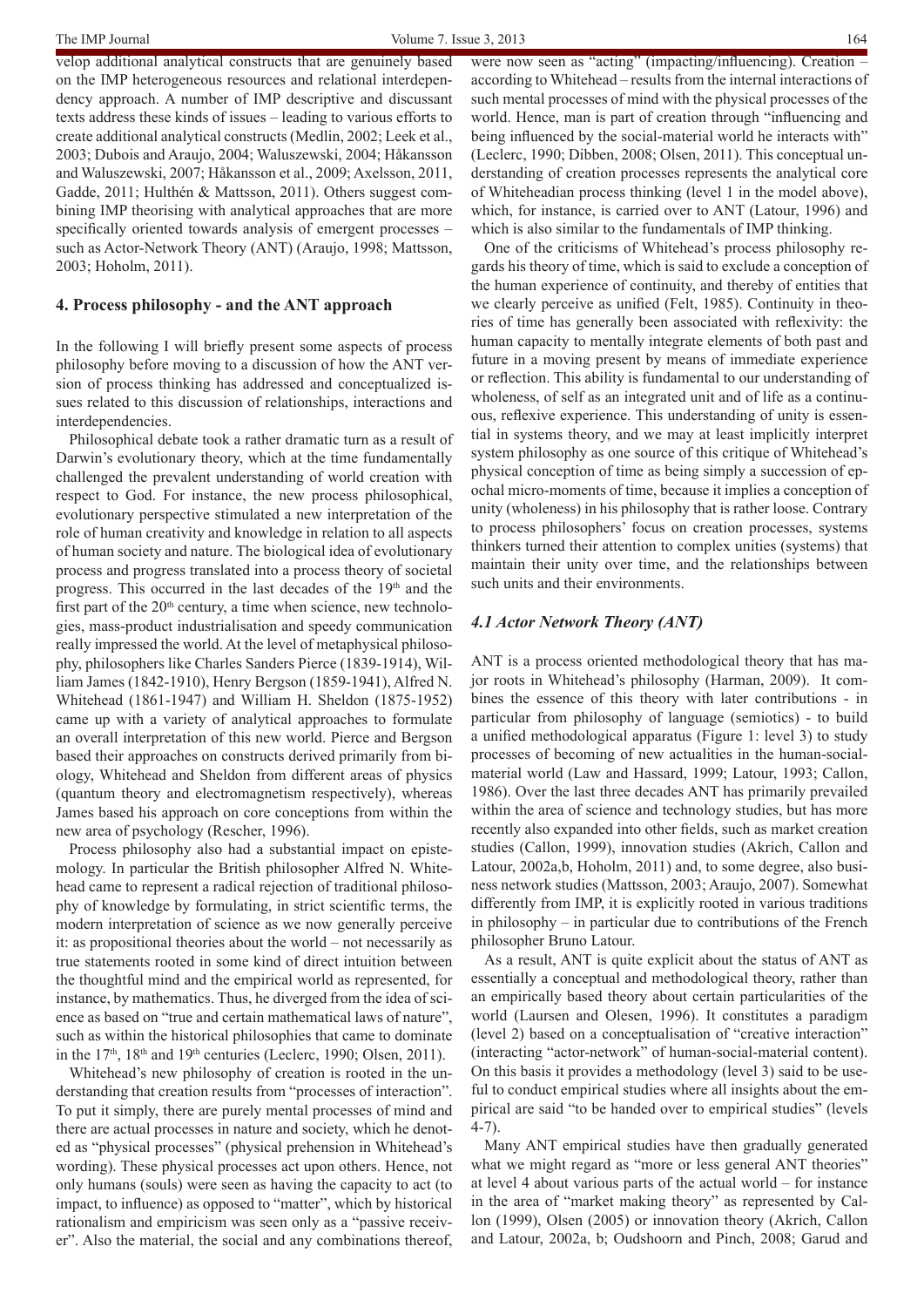## Karnøe, 2001; Hoholm, 2011).

The actor-network, as defined by ANT thinkers, is, a priori, a circulating, dynamic processing entity that incorporates a representation of internal formatting/structuring as well as of agency, which may "speak for" or otherwise represent the given actornetwork. The acting of this agency, however, cannot be separated from "the network", and hence the notion of acting includes both the mental and the physical kinds of processes as elaborated by Whitehead. Contrary to Whitehead, however, ANT does not really maintain a clear distinction between the mental and the physical sides of such creative processes, a possible "over-simplification" – or loss of distinction - which has been a source of confusion to many.

The structuring of an actor-network analytically starts from something very loose and unstable – such as a new business idea or business plan, gradually becoming more stable as a function of its inclusion-transformation (translation) of more entities into itself. ANT accordingly has a conception of "variable stabilities", which is also closely associated with its conception of power as constituted by the linking of formatted elements with some persuasive capacity vis-á-vis others (Latour, 1991). The stabilised actor-network may then gradually form more persuasive, linked power structures, such as the capacity to persuade potentially ignorant or disinterested consumers to buy a company's products. Power is the effect of this linked network of more or less persuasive elements that may develop into even more extended powers, or break apart and thereby lose its powers, say if the product of this particular business venture is later shown to be dangerous to the environment. This dynamic notion of power is core to ANT's perception of variable relational dependencies and of variable predictability.

On this basis, we may observe that there are some striking differences between the IMP and the ANT analytical concepts to describe and represent the networked subjects of their narratives. What constitutes interaction, and hence also relationships and interdependencies, are accordingly also somewhat different. One such difference is that in the IMP, actors are represented as one category out of several that make up the empirical content of a given network, whereas in ANT the network itself is to be identified with a particular agency. The actor-network has acting and/or impacting capacity associated with particular objectives. This has the consequence that the actor-networks that typically appear in ANT analysis are acting networks with particular purpose and meaning to persuade and include others - to impact the world around them, act upon it or expand within it.

With such a network construct at its core, ANT has emerged to conceptualize processes and construct analytical models that exploit this acting/impacting analytical construct, for instance by analytically specifying how an actor-network may expand or decline in the world, how it may add to or lose its powers to influence others or how somebody on the outside of the network may be enrolled into it, such as a new investor into a start-up company. In all of these it is presupposed that the actor-network carries particular purpose that is represented in these processes, which, for instance, has to do with the particular interpretations and distributions of complementary roles within the actor-network. Relationships and interactions are accordingly also held together by the particular meaning-dimension of things (Callon & Latour 1981, Callon 1986, Latour, 1991, 1993, Olsen 2000).

#### *4.2 Important differences between ANT and IMP*

As a result of these analytical differences, the networks typically

identified and analysed by IMP researchers would usually not be the same as those addressed by ANT – in one and the same empirical setting. The IMP networks would be those that are actually interacted in the real-economic, material and practical sense, which appears to be very similar to Whitehead's understanding of "physical prehension" (interaction). It is about successive, reciprocal reaction processes. Creation is the processes of mutual interaction that are actually going on in between whatever is actually there. To IMP, the economy – or economic value - is the outcome of such interactions between heterogeneous entities – be they resources, activities, actors or ideas.

ANT is rather about persuasion. To the ANT, the (actor-) networks perceived of would typically be those that stand out as purposeful entities that are in the process of expanding their impact, domination and extendedness in the world – in rivalry with other similar kinds of (actor-) networks. ANT is rather representing the interacting of "mental and physical prehensions" in Whitehead's wording, where the mental dimension - at least implicitly- seems to imply a role for unity and intentionality on the side of the actor-network. The result of this is a very different approach to economic theorizing, where the ANT sees the economy as the outcome of formatting processes driven by particular actor-networks that are there to shape and to transform the economy (Callon, 1998). It is about the power of actor-networks to shape or influence the forms of interaction within an economic domain – which implies a representation of intentionality and unity of action. As a result, ANT theory of markets is not so much about the economy, as such, as it is about the shaping of the particular forms that define and shape how the economy works: the economy is a creation, and particular historical actornetworks are the creators of it.

If we carry these differences over to the industrial marketing area of research, there seems to be no particular reason why the IMP should adopt a conceptual understanding of agency similar to that of the ANT in order to deal more effectively with the kind of issues I have raised in the introduction of this paper and in my discussion of challenges to the IMP. It seems to me these issues can just as well be addressed and analysed by using the already established ANT approach. One should rather recognize their distinctive ontological and epistemological differences and their associated different advantages for different research objectives and different kinds of analysis. A further development of an IMP conception of agency should, perhaps, rather focus on specifying how we can better make sense of the roles and functions of industrial network management – an interactional, networked conception of managerial agency? "Interacted agency"?

#### **5. Systems philosophy and systems theories**

As stated in the introduction of this paper, the IMP industrial network approach emerged from a critique of traditional economic and marketing theory and its assumptions about resource homogeneity and independency of actors. It appears to have been substantially influenced and inspired by some of the early systems theories, such as the work of Kenneth Boulding and that of West Churchman, who can be seen as early contributors to the area of management sciences in the 1950s and 60s. Other influential sources were the works of Breyer (1934) and of Alderson (1965) associated with industrial systems and distribution systems thinking (Gadde 2000; 2011).

However, we may also interpret the emerging IMP tradition as an implicit critique of the focus on unity and environment in systems thinking, with its necessary concern with borders, in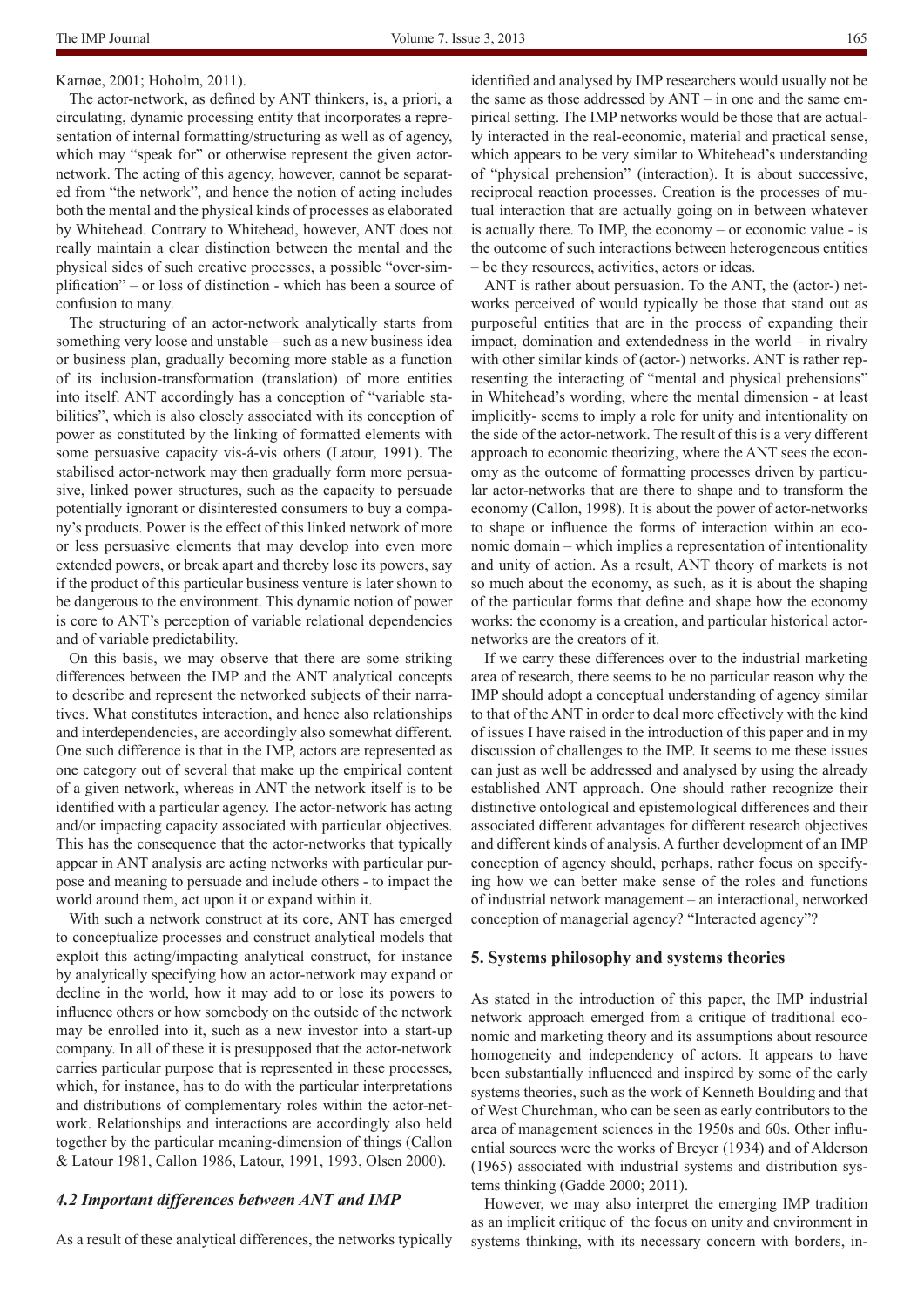ternal consistency and with some kind of coherent action seen as the joint, systemic outcome of coordinated actions within the "unit" labelled "system". To the IMP, processes of interaction between heterogeneous entities are what constitute the economy, not some systemic order that can be seen as a separable unity as opposed to its environment. Hence, the IMP approach needed a more open analytical framework that permitted more process and less unity requirements.

However, process and systems philosophies share the same fundamental interest in dynamic interactions. It is also quite clear that systems philosophy has been influenced by the earlier process philosophers. Rather than emerging out of mainstream philosophy, systems philosophy developed primarily in relation to the life sciences (Quastler, 1953), to cybernetic technologies (Ross Ashby, 1961) and to information technologies (Simon, 1964) where dynamic interaction in relation to unity – or wholeness – emerged as a core analytical issue. There are, accordingly, a wide range of systems theories across the sciences, of which only a few are addressed in this paper.

One of their main contributors was the biologist, Ludwig von Bertalanffy, who published his "Algemeinen Systemlehre" in 1945 and, in English,"An Outline of General Systems Theory" in 1950. In his theory, he applied holistic concepts in the study of organisms in opposition to the purely analytical and reductionist paradigm dominant within biology at the time. He also suggested that his system-framework to understand complex processes could be applied to other domains, such as society and technology. The theory focuses particularly on the ordering and formal patterning of complexities, and theorises powers and capabilities of organised systems as contained in their richness and the internal hierarchical ordering of their interrelated parts. His concept of power is different from that of process theory, as it is primarily associated with the internal characteristics of some unit in terms of its complexity and hierarchical order.

Other important contributors were Erwin Laszlo (1972), Joël de Rosney (1979) and Ilya Prigogine  $(1977)^2$ , of whom at least Laszlo and Prigogine were substantially influenced by Whitehead's process philosophy (Huchingson, 2011; Prigogine, 1980). In addition to this, a number of contributions came from cybernetics and the rapidly growing area of information and control technology – for instance as represented by Herbert Simon and John von Neumann, who also made important contributions to economic theory. Still, systems theory is dominantly rooted in science and technology rather than philosophy, where it is pragmatically applied in different versions. Within sociology, the German sociologist Niklas Luhmann (1984) has been a major contributor to systems theory, pulling from biology (Maturana & Varela, 1980), phenomenology, anthropology, and from mathematics and logics to build a sociological theory with particular emphasis on communications as the fundamental units in social systems.

Indeed, it appears to be the case that General System Theory in the 1970s partly emerged as an attempt at unifying a quite diverse development of system theorising at the time – by reverting to a higher level of analytical abstraction. The associated unification program obviously contributed to the highly abstract and philosophically grounded analytical conceptions applied by the systems philosophers at the time.

Both Whitehead and Laszlo departed from the same fundamental supposition that the principal entities of human reality are "natural-cognitive" entities. But whereas Whitehead, in-

fluenced by quantum physics, based his theory on the idea of self-organising processes of micro natural-cognitive occasions forming "societies of actual occasions/entities" through interaction, systems theory developed in relation to the idea of a living unit, made of complex internal interactions that at the same time interacted with a complex environment. Hence, to Whitehead, unity is merely a clustering of interactions that are outcomes of complex processes. These are also seen to interact with other entities in even more extended creative processes. Ontological priority is clearly given to process over unity. To system philosophers, the priority is the opposite: unity over process.

#### *5.1 Core analytical concepts in System Theory*

Systems theory accordingly introduced a clearer concept of unity by drawing particular focus to what constitutes a distinction, a border or a separation between entities. By differentiating one system from another, the idea of dynamics is separated into two sides: the internal and the external. A system may also be internally composed of a number of other systems that can be further divided into other subsystems. It may, at the same time, be part of more extended systems that might again be seen as included in even more extended systems, etc. This conceptual understanding is an essential part of the core of systems thinking (Figure 1: level 1). Hence, to analyse a system necessitates a dual internal-external perspective at any level of analysis. This understanding of the ordering of the world in layers of more extended interactions was similar to that of Whitehead, but the introduction of distinct unities by systems theory obviously made this view a lot more operational and practical in use.

Systems theory, accordingly, needed to deductively theorise what constitutes a dynamic system across all kinds of natural and artificial systems (Figure 1: level 2). Systems as distinctly separated entities required some theory of how autonomy, durability and change could be conceptualised at the ontological level. They did so by outlining certain characteristics, such as adaptive self-stabilisation, self-organisation, hierarchical ordering and non-summativity of systems. These defined the basic identity, stability and dynamic mechanisms of systems that permit us to talk about dynamic systems as such. It also constitutes the basis for developing the methodological tools needed for empirical analysis and theorising within the system – or "dynamic unity"–based approach (Figure 1: level 3).

The introduction of a clearer conception of unity within an environment of other units provided a systematic approach to dealing with relations as potentially adaptive connections between units/systems that could be manipulated and influenced. Connectivity and relations were no longer just there, but were problematic, needed to be accounted for and could be acted upon to improve the functioning of the system. Hence, this ontological distinction between systems and process thinking is critical and points at the attractiveness of systems thinking, for instance, for some of those working with information technologies in relation to all kinds of areas of modern economies. Systems theory in this broad sense has a fairly dense, simplified core and a broad and pluralistic range of practical applications.

Given this understanding of a relational – or interdependent character of systems that can be integrated into other systems or can be separable into internal subsystems, one may ask how the idea of "freedom" may apply to such systems. The answer from systems philosophers is that freedom primarily is a function of complexity and organisation. Entities of higher-order have hierarchical internal structures. They include rich and varied subsys-

<sup>2.</sup> Prigogine received the Nobel Prize in chemistry in 1977 for his work on thermodynamic systems.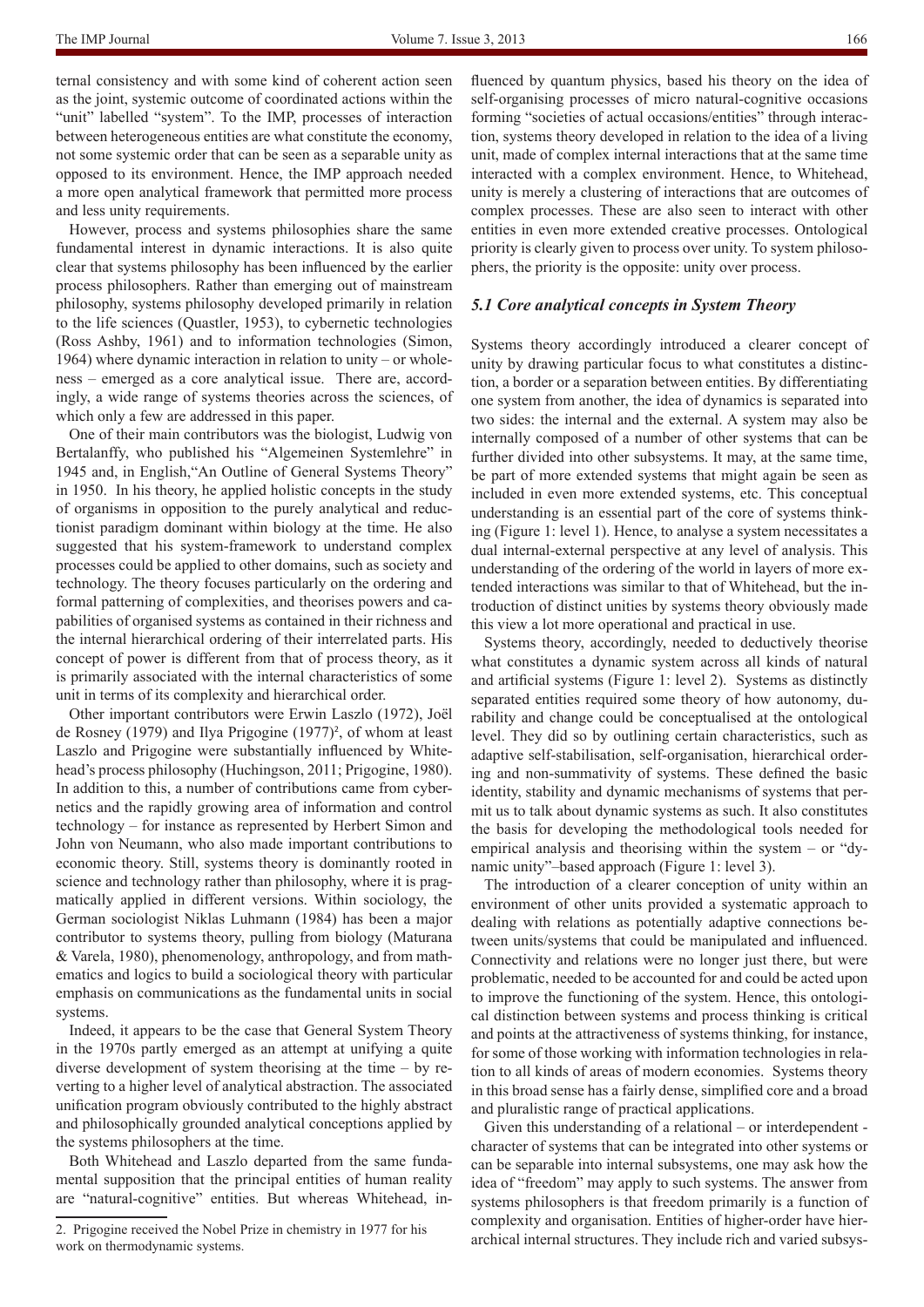tems of various types with complex connections between them. This organised complexity provides a greater capacity for spontaneity as well as for strategic flexibility in relation to changes in the environment. The greater the complexity, the greater will be the freedom to manoeuvre.

Contrary to process philosophy and ANT, systems theory departs from an interdependency assumption in which freedom and variable dependencies have to be accounted for and explained in relation to empirical evidence. The complexity explanation of what constitutes freedom is part of a different conception of power than the constructivist version offered by ANT, namely that power-relations are associated with variable dependencies and flexibilities that favour the complex system over the simple. Hence, process and systems thinking represent different conceptual approaches to dealing with "freedom" and "variable dependencies" which are interesting and potentially applicable also to industrial marketing and management researchers.

Systems theory is distinctly paradigmatic. Everything can in principle be looked upon and defined as a system or a subsystem, such as everything that is typically studied within the industrial marketing management domain. However, its concerns are rather different as it typically addresses the relationship between particular units (entities) and their environment in a broad and complex sense, whereas the IMP approach is to simplify "environment" into "relevant relationships to others", in which case what remains of "the environment" is rather regarded as part of the background. Systems theory does not focus on the activities in between two or more systems, but turns its attention to the borderline between the inside and the outside of the given entity (system). In relation to such a phenomenon as industrial networks, it would either see the industrial network as a system and focus on the interactions between the entire network and its environments, or turns its focus to the various parts (sub-systems), such as represented by individual firms in the network, to analyse how they might interact with, manipulate or adopt to the other parts of the network. There is no analytical space outside or in between systems where interaction is conceptually possible, such as in IMP thinking.

In this sense, the concepts of interaction, relationship and interdependency are also rather different from what is represented by the IMP (as well as the ANT). The idea of "a relationship" is particularly hard to grasp through systems thinking, as "a relationship" tends to expand into rather complex images of what constitutes "the other" as something clearly separated from all the other parts of the environment. Or it is being treated as something internal to the system, as relationships between its parts, where the logic of the relationship is to support the overall functioning of the system as a whole. Systems theory has this more holistic three-dimensional spatial analytical form that forces us to think of systems as internally coherent and functional, where network theories simplify by using one-dimensional geometric "node-line" models where what is outside of the nodes and the lines are excluded from attention and handed over to the background (context).

However, it is also clear that systems theory has its distinct advantages also in the context of industrial marketing management research, for instance by offering complementary approaches to analyse the relationship between the internal structures and capacities of firms and the way they interact with, seek to dominate or change others (their environment). It may also be productively applied to analyse the role of hierarchies and complexities in business to business relationships with perspectives and analytical tools that are complementary to those of IMP, to deal more

explicitly with issues such as power, domination and relative freedom/flexibility.

#### **6. Concluding comments**

The aim of this paper has been to initiate a discussion of the IMP theory by focussing its relationships to process theory and to systems theory. It has aimed at illuminating and contrasting epistemological and ontological underpinnings, methodological approaches and theories, while also throwing some light on their historical roots. As such, it has been an attempt at clarifying essential differences between these three traditions as well as some of their mutual influences, overlaps and similarities. This is also an occasion to underline the appreciation of pluralism in science. Triangulation of perspectives is a necessary part of the intellectual exercises of the disciplined creativity needed to develop theory about the world around us – and also to check for possible logical traps of the "fallacy of misplaced concreteness" kind.

Where as process- and systems theories represent very broad areas of application across the sciences and can be traced also to very general metaphysical perspectives in the history of philosophy, IMP belongs to an applied area of academic research that we associate with business economics and management studies. However, what I have argued is the core of IMP thinking also reflects a close similarity with the fundamentals of process thinking in seeing interactions as the essential characteristic of the human experience of social-material creation that we associate with "the economy". I have also argued that the IMP has received important inspirations from early systems thinking – in particular the early operations, logistics and management traditions of the 1950s, -60s and -70s. Dissatisfaction with systems theory concepts and constraints contributed to the emerging of more open, interactional conceptions within the early IMP tradition, concepts that I think reflect more kinship with process thinking than with systems thinking. However, it should also be noted that IMP is not a completely coherent area of theory, and that there are of course strings of more system oriented research represented.

In analytical terms, the IMP can more precisely be characterized as rooted in a critique of main stream economics as well as main stream marketing and competitive market thought. In particular it argues that resources must be seen as heterogeneous as opposed to the homogeneity assumption in economics, and that knowledge should not be seen as given and distributed, but as relationally dependent. We may not have knowledge about something that we are not related to and have never somehow been related to. Hence, ignorance – not full information – must be the adequate analytical point of departure for understanding what economic development is, how it emerges and how it becomes more productive, more specialized, more interdependent, etc. Relating and interacting across heterogeneous resources, actors and activities are necessary for any learning and any economic activity to emerge. This is completely consistent, for instance, with Whitehead's process philosophy of creation.

The economic theory of IMP is not primarily about resource allocation, such as is main stream economics. It is rather about value creation and as such we may, at the very general level, see it as a representative of economic process thinking where interactions and interdependencies over time, across space and within and across minds are seen as fundamental constituents of economic value creation in society.

The principle of interaction in IMP is reciprocal. The two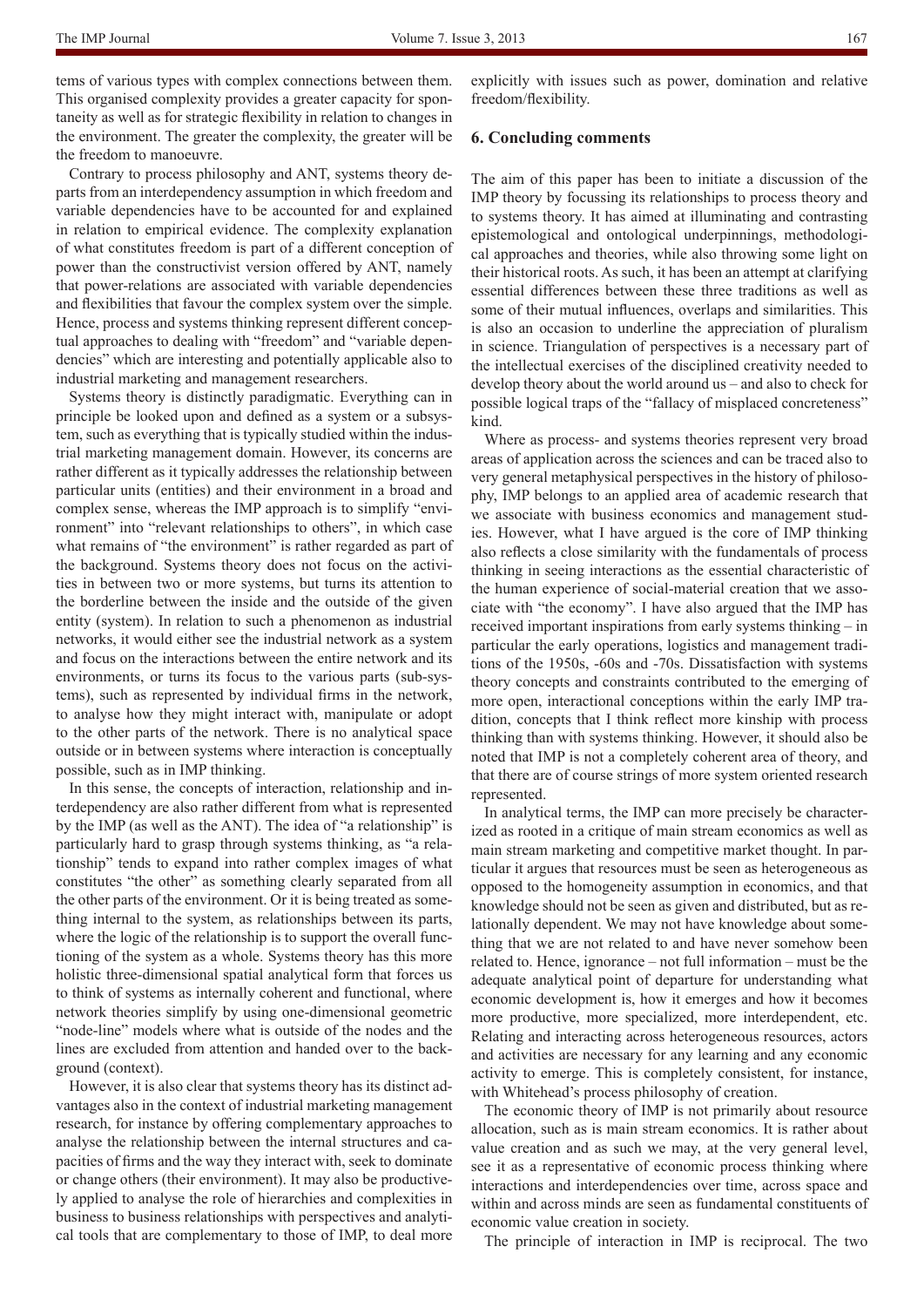sides of the interaction are treated symmetrically, which analytically leads to a succession of actions, reactions, counter-reactions, etc. In contrast to this, I have argued that Actor-Network Theory (ANT), which is substantially influenced by process philosophy as well, is rather interpreting interaction as an act of persuasion and an attempt at transformation of "the other" to become included into the acting entity. Hence, ANT is about emergent phenomena that are somehow unified and semi-stabilized, represented by "spokespersons" or others that are there to expand their actor-networks, to convince, persuade or force different actor-networks to dissolve and/or to be absorbed into the expanding actor-network. The ANT kind of networks that are studied are represented by their meaning, their intentions, ambitions, etc. in ways that are quite similar to how economic and management theories see firms and organizations as acting subjects. Hence, their relationship to other actor-networks is primarily one of rivalry for domination and control, or inclusion and controlled transformation. The conclusion from this discussion is that it does not make much sense for the IMP to incorporate analytical conceptions into IMP analysis that seek to associate networks with some kind of unified meaning-based representation of it – such as attempted by the "mental network picture" approach. This approach contradicts the IMP concept of interaction – which is at the core of what the IMP really is about. It is better, then, just to use the ANT analytical apparatus for such analysis – if adequate to the research problem at hand.

In contrast to IMP, the ANT has a rather clear analytical concept of agency, seen as a representation of the acting, intentional capacity – or impact or influence – of a given actor-network. The IMP certainly deals with actors of multiple kinds as empirical objects, but there is no clear and unified conception of how the kind of "interacted agency" of the reciprocal, interacting and at least partially interdependent "agency" can be analytically represented.

Systems theory, on the other hand, is conceptually based on the identification of "unity" and on the analytical act of drawing a distinction between the inside and the outside. Similar to Process Philosophy, IMP and ANT, interaction is still fundamental to systems thinking, but the analytical framing is very different. Interaction is now something that occurs in the inside, on the outside and/or across the inside-outside distinction/border. "The inside" tends to be perceived of as a three dimensional space where whatever is there is assumed to play some role in producing a complex functional output to be delivered across to something at the outside. In this sense, the inside tends to have a kind of functional homogenous purpose where all the parts are, or should be, effectively coordinated. On the outside, there is the environment, which is complex, dynamic and demanding with respect to the functional requirements of "the inside". Hence, the most critical interactions in systems analysis are typically those that occur across the inside-outside distinction.

Despite the fact that IMP shares the overall holistic - and also to some degree the functional view of systems theory, the IMP seems to have rejected the implicit call for internal, functional consistency as well as the asymmetric relationship between the inside and the outside represented by systems theory. By shifting from conceptions that in geometrical terms are representations of three dimensional spaces (rooms) where whatever inside the room must be analytically represented and characterized, the IMP (as well as ANT) has moved to one-dimensional representations such as "nodes", "lines" and "networks" of nodes and lines. This has the effect that one does not have to characterize what is not included in nodes and lines, whatever is in between

or near by, by only including what is actually in focus. Everything else is moved back into a complex context that is seen as important, but analytically, so mostly as a source for identifying things that can be brought into focus -- that should be represented as a relevant/important node in a network analytical model. The analytical simplicity and flexibility that results from this is a tremendous advantage to grounded empirical research of the kind that IMP and ANT are generally doing.

However, there are of course also many advantages to applying system analysis when addressing research problems that call for analysis of complex functional phenomena, and quite often IMP research fields contain phenomena that are highly coordinated over substantial periods of time and across geographical space to a degree that one may productively see them as "systems" rather than "networks" and thereby apply more of the analytical apparatus of systems theory. For instance, I have pointed at the potential usefulness of system theories of power and flexibility (variable dependency) in relation to system internal hierarchies and complexities in analysis of networked power and interdependency. Can a system theory conceptual framing of these phenomena be exploited to advance IMP network theory based understanding of interacted agencies in business analysis?

I may finally also conclude that the IMP is distinguished from both ANT and Systems Theory in that IMP insists on maintaining an a priory symmetrical and reciprocal conception of interaction, where the two others have given priority to representing a unification of an acting unit in relation to an external environment of "others". The IMP approach could perhaps be seen as a more radical opposition to the idea of basing analysis on units that can be perceived of as independent. This is a unique strength of the IMP, but also its challenge: to go further to clarify its analytical constructs and to make them more applicable to different kinds of analysis within the broader area of economic theorizing.

My hope is that this limited attempt at providing some clarifications and background thinking may be of some use to such efforts. However, it is also clear that, in the broad approach to this discussion that I have taken here, there are numerous topics to which I have not been able to give scope for the significance they probably represent. Those will be left for later work – or for others to explore and argue.

#### **References**

- Akrich, M., M. Callon and B. Latour (2002a): "The Keys to Success in Innovation, Part 1: The Art of Interessement", *International Journal of Innovation Management,* vol. 6(2)
- Akrich, M, M. Callon and B. Latour (2002b): "The Keys to Success in Innovation, Part 1: The Art of Choosing Good Spokespersons", *International Journal of Innovation Management,*  vol. 6(2)
- Alderson, W. (1965): *Dynamic Marketing Behaviour and Executive Action.* Homewood, ILL. Richard D. Irwin
- Araujo, L. (1998): "Knowing and Learning in Networks", *Management Learning,* vol. 29(3)
- Araujo, L. (2007): "Markets, Market Making and Marketing", M*arketing Theory,* vol. 7(3)
- Axelsson, B. (2011): "Business Relationships and Networks: Reflections on the IMP Tradition", *The IMP Journal,* Vol. 4(1): 3-30
- Axelsson, B. and G. Easton (eds.) (1992): *Industrial Networks: A New View of Reality,* London: Routledge
- Barile, S. and F. Polese (2010): "Smart Service Systems and Viable Service Systems. Applying Systems Theory to Service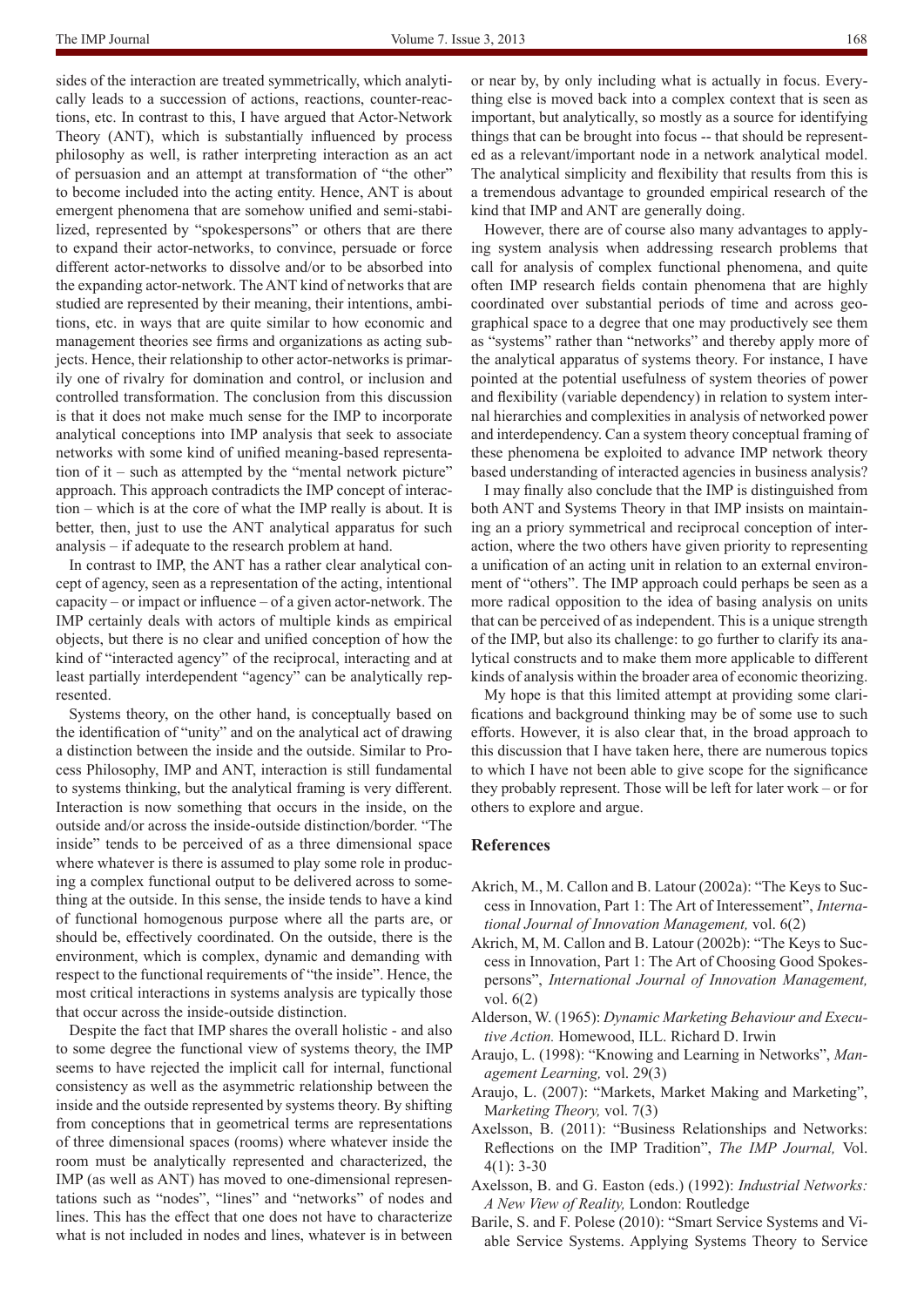- Science", *Service Science,* vol. 2: pp 21-40
- Bergson, H. (1983): *Creative Evolution*, Lanham, Md: University Press of America
- Bergson, H. (1960): *Time and Free Will,* New York, Harper and Row
- von Bertalanffy, L. (1945): *Zu einer allgemeinen Systemlehre,* Blätter für Deutsche Philosophie, 3(4)
- von Bertalanffy, L. (1950): *An Outline of General System Theory*, British Journal for the Philosophy of Science 1, p. 139-164
- von Bertalanffy, L. (1951): *General system theory A new approach to unity of science* (Symposium), Human Biology, Dec 1951, Vol. 23, p. 303-361.
- von Bertalanffy, L. (1968): *General Systems Theory: Foundations, Development, Applications,* New York: George Braziller
- Boulding, K. (1956): "General Systems Theory. The Skeleton of Science", *Management Science*, 2, 3 (Apr. 1956) pp.197-208
- Breyer, R. (1934): *The Marketing Institution.* New York: Mc-Graw-Hill
- Bromley, D. (1990): "The Ideology of Efficiency: Searching for a Theory of Political Analysis, *Journal of Environmental Economics and Management,* vol. 19(1), pp 86-107
- Callon, M. and B. Latour (1981): "Unscrewing the big leviathan: how actors macro-structure reality and how sociologists help them do so", in K. Knorr-Certina & A. Cicourel (eds): *Advances in Social theory and methodology towards an Integration of Micro and macro Sociologies.* Boston: Routledge and Kegan Poul, pp. 277-303
- Callon, M. (1986): "Some elements of a sociology of translation: Domestication of the scallops and the fishermen of St. Brieux Bay", in John Law (ed.) *Power, action and belief,* Keele: Sociological Review Monograph No. 32, pp 196-229
- Callon, M. (1998): *The Laws of the Markets,* Blackwell Publishers/The Sociological Review, Oxford UK and Malden, MA, USA
- Callon, M. (1999): "Actor-Network Theory The Market Test", in J. Law and J. Hassard (eds.) *Actor Network Theory and After,* Blackwell Publishers/Sociological Review, Oxford UK and Malden, MA, USA
- Churchman, C.W. (1955): "Management Science, the Journal. *Management Science* 1(2), 187-188
- Churchman, C.W. (1994): "Management Science: Science of Managing and Managing of Science, *Interfaces,* 24(4), 99-110
- Dibben, M. (2008): "Organizations and Organizing. Understanding and Applying Whitehead's Processual Account", *Philosophy of Management,* vol. 7(3)
- Dreyfus, H. and S. Dreyfus (1988): "Making a Mind vs. Modeling the Brain: AI back at a Branchpoint," *The Artificial Intelligence Debate*, M.I.T. Press
- Dreyfus, H. and S. Dreyfus (1986): *Mind Over Machine: The Power of Human Intuition and Expertise in the Era of the Computer,* New York: Free Press
- Dubois, A. and L. Araujo (2004): "Research methods in industrial marketing studies", in Håkansson, H. D. Harrison and A. Waluszewski (eds.): *Rethinking Marketing: Developing a New Understanding of Markets*, Wiley
- Felt, J.W. (1985): "Whitehead's Misconception of "Substance" in Aristotle", *Process Studies*, 14(4): pp 224-236
- Felt, J. W. (2002): "Epochal Time and the Continuity of Experience", *The Review of Metaphysics,* vol. 56: pp 19-36
- Ford, D. (1980): "The development of buyer-seller relationships in industrial markets. *European Journal of Marketing,*  14(5/6), pp 339-53
- Ford, D. (1990): *Understanding Business Markets*. San Diego:

Academic Press.

- Ford, D., L-E- Gadde, H. Håkansson, I. Snehota and A. Waluszewski (2011): "Analyzing Business Interaction", *The IMP Journal,* Vol. 4(1): pp 82- 105
- Gadde, L-E. (2000): "From marketing channels to differentiated networks – distribution dynamics in historical perspective. In: Dahiya, S. (ed.) *The Current State of Business Disciplines,* 2641 – 2662. Rohtak: Spellbound Publications
- Gadde, L-E. (2011): "Distribution network evolution challenges for practice and theory, *The IMP Journal,* vol. 4(3): pp 160 - 169
- Gadde, L-E. and Ford D. (2008): Distribution research and the industrial network approach, *IMP Journal,* 2 (3): 36-52
- Garud, R. and P. Karnøe (eds.) (2001): *Path Dependence and Creation,* Lawrence Erlbaum Associates
- Gilson, Etienne (1999): *The Unity of Philosophical Experience,*  San Francisco: Ignatius Press
- Harman, G. (2009): *Prince of Networks. Bruno Latour and Metaphysics*, Re.press , Melbourne
- Henneberg, S.C., S. Mouzas and P. Naude (2006): "network pictures: concepts and representations. *European Journal of marketing,* 40(3/4), pp 408-29
- Hernes, T., T. Bakken and P. I. Olsen (2006): "Spaces as Process. Developing a Recursive Perspective of Organizational Space", in S. Clegg and M. Kornberger (eds.): *Space, Organization and Management Theory,* Liber & Copenhagen Business School Press
- Hoholm, T. (2011): *The Contrary Forces of Innovation: An Ethnography of Innovation Processes in the Food Industry,* London: Palgrave MacMillan

Huchington, J. E. (2011): "Organization and Process: Systems Philosophy and Whiteheadian Metaphysics", research paper at www.religion-online.org/showarticle.asp?title

- Hulthén, K. and L-G. Mattson (2011): "Distribution Networks Dynamics: Evolution in the PC Distribution Network, *The IMP Journal,* Vol. 4(3): pp 170-193
- Håkansson, H. (ed.) (1982): *International marketing and purchasing of industrial goods: An interaction approach,* New York: John Wiley & Sons
- Håkansson, H., D. Ford, L-E. Gadde, I. Snehota & A. Waluszewski (2009): *Business in Networks,* Chichester: John Wiley
- Håkansson, H. and J. Johanson (1992): "A Model of Industrial Networks", in Axelsson, B. & Easton, G. (Eds.): *Industrial Networks: A New View of Reality,* London, Routledge, 28-34
- Håkansson, H. and I. Snehota (1995): *Developing Relationships in Business Networks.* London: International Thomson.
- Håkansson, H. and A. Waluszewski (eds.) (2007): *Knowledge and Innovation in Business and Industry: The Importance of Using Others*, London: Routledge
- Johanson, J. and L-G. Mattsson (1985): "Marketing, investments and marketing investments in industrial networks. *International Journal of Research in Marketing,* 2(3), pp 185-95
- Johanson, J. and L-G. Mattsson (1986): "Interorganizational relations in industrial systems: a network approach compared with a transaction cost approach". *International Studies of Management Organisation,* 1781), pp . 34-48
- Lakatos, I. (1977): *The Methodology of Scientific Research Programmes: Philosophical Papers Volume 1*. Cambridge: Cambridge University Press
- Laszlo, E. (1972): *Introduction to Systems Philosophy,* New York: Gordon and Breach
- Latour, B. (1991): "Technology is Society Made Durable", in J. Law (ed.) *A Sociology of Monsters: Essays on Power, Tech-*